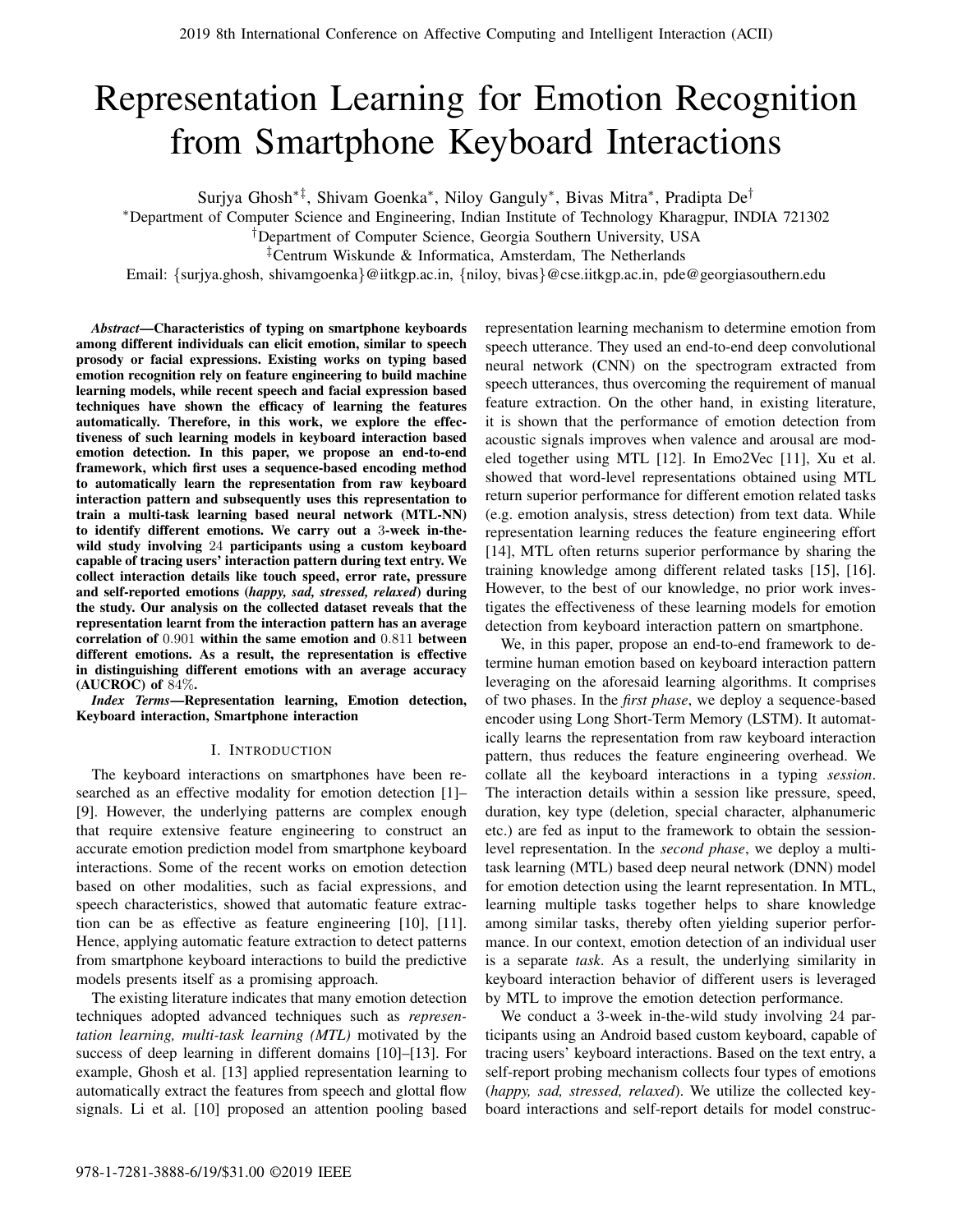tion and evaluation of (i) learnt representations (ii) emotion classification. Our key experimental results indicate that the representation vector obtained using the proposed model has a similarity value of 0.901 within the same emotion, in comparison to the similarity value of 0.811 between different emotions. The obtained representation helps to achieve userwise average AUCROC of 84%, and emotion-wise average AUCROC of at least 83%.

# II. BACKGROUND

In this section, we provide a brief overview of the representation learning and multi-task learning (MTL).

#### *A. Representation Learning*

In representation learning, the focus is on learning the compact representation (often expressed as a vector) of the data so that it can be useful for building models for different prediction and recommendation problems [14]. The automatic learning of representation from the data reduces the feature engineering effort for the model development.



Fig. 1: LSTM based *encoder - decoder*. The encoder gets the input sequence and produces a representation vector. The decoder takes the representation as input and produces the output sequence. During training, the loss between actual input and decoded output is minimized and the model parameters are learned. At the end of training, the decoder is removed and the output of the encoder is used as representation.

There exist various algorithms to learn the representations [14], out of which, in the following, we briefly illustrate a LSTM based *encoder - decoder* model [17] (see Fig. 1). It consists of two LSTM blocks - (a) *encoder* takes the input sequence  $X_n = [x_1, x_2, \ldots, x_n]$  of size n and produces the representation vector  $E_k = [e_1 \ e_2 \ ... \ e_k]$  of fixed dimension k, while (b) the *decoder* produces the output sequence  $Y_n = [y_1, y_2, \ldots, y_n]$  from the representation vector  $E_k$ . The encoder learns the function  $f: X_n \to E_k$  for generating the representation vector, while the decoder learns the function  $f'$ :  $E_k \to Y_n$  to produce the output sequence. The loss between the input and output sequence is minimized using gradientbased algorithms [18]. Once the model is trained, the output of the LSTM encoder is used to obtain the representation.

# *B. Multi-task Learning*

In multi-task learning (MTL), multiple *related* tasks are learned simultaneously. Learning multiple tasks together helps to share knowledge among similar tasks, thereby often yielding superior performance [15], [16]. We show the generic architecture of a MTL based neural network in Fig. 2. The initial layers are used to transform the input vector to learn the generalized embedding, while the final layers are used to obtain task-specific embedding. The initial layers are *shared* across tasks to improve the learning by using the information contained in training samples of other related tasks. These *shared layers* allow the model to eavesdrop from one task to learn the features for another task. On the other hand, the final *task-specific layer* allows to learn task-specific embedding. This layer realizes the personalization and the specific traits of an individual task are taken into account. Subsequently, this layer ignores inputs from other tasks (as shown in different colors in the Fig. 2) by assigning them small weights, as these may not be useful. This task-specific layer utilizes the embedding obtained from the shared layers and makes it specific to individual task so that final task-specific predictions are made at the output layer.



Fig. 2: Multi-task Learning based Neural Network (MTL-NN) model for training multiple *related* tasks. The input layer takes the input representation as a vector and passes it through the shared layers to obtain generalized embedding, whereas task-specific layer uses this embedding and make amendments to obtain output for each task.

# III. FRAMEWORK DESIGN FOR EMOTION DETECTION

In this section, we explain the technique for data collection for the problem, followed by framework that uses the data to build emotion prediction model.

#### *A. Data Collection Process*

The data collection process during keyboard interactions is shown in Fig. 3. We define a text entry *session* as the uninterrupted time duration where a user engages with an application without switching to any other application. In Fig. 3, the elapsed time between the interval  $t1$  to  $t2$ is defined as a *session*, when user performs text entry in WhatsApp [19]. The text entry starts at time instance  $\pm 1$  and finishes at  $\pm 2$ . Similarly, time  $\pm 3$  to  $\pm 4$  is also a session, when user performs text entry in Hangout [20]. Every touch instance within a session is shown with a small bar. Once the user completes text entry in a session and changes the application, she is probed to record her perceived emotion during this session. We issue the emotion self-report collection probes using Experience Sampling Method (ESM) [21]–[23]. Finally, the user provided emotion self-reports are used as the ground truth labels for the associated sessions.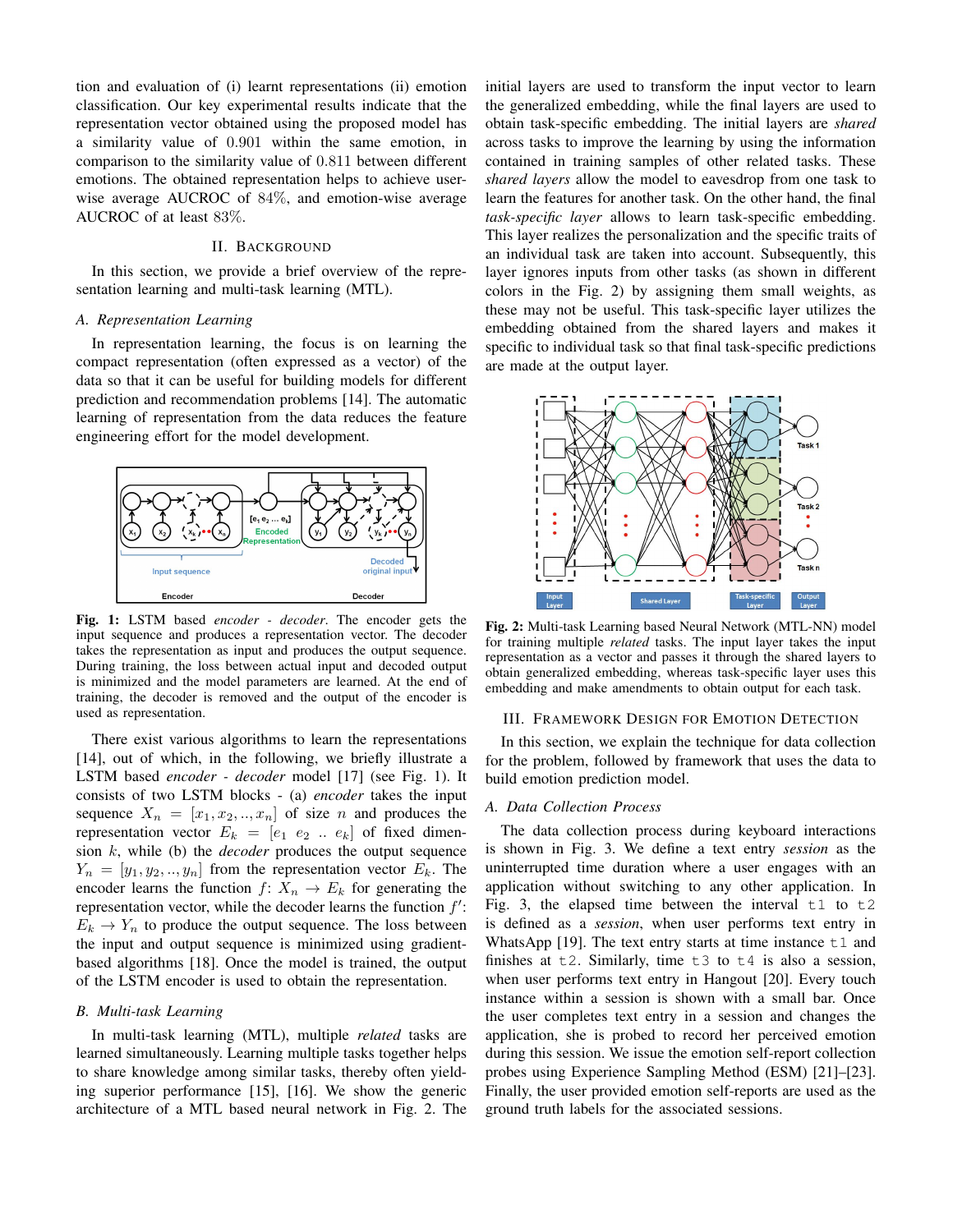

Fig. 3: Collecting touch interaction details and emotion self-reports based on keyboard interaction pattern. For example, time interval between t1 and t2 is considered a *session*, where each small bar within this *session* is a touch instance. Emotion self-report is collected via ESM probe as soon as user changes the app at  $\pm 2$ . The same is associated with this *session*.

TABLE I: Description of different touch interaction details recorded within a session. These are used to organize a session.

| <b>Interaction detail</b> | <b>Interaction description</b>                                                         |  |  |
|---------------------------|----------------------------------------------------------------------------------------|--|--|
| Inter-tap duration (ITD)  | Time elapsed since last touch interaction                                              |  |  |
| Alphanumeric              | One-hot representation to denote current<br>touch interaction alphanumeric or not      |  |  |
| Spl. Char                 | One-hot representation to denote current<br>touch interaction special character or not |  |  |
| Backspace                 | One-hot representation to denote current<br>touch interaction backspace or not         |  |  |
| Touch pressure            | Pressure at current touch interaction                                                  |  |  |
| Touch speed               | Speed at current touch interaction                                                     |  |  |
| Touch time                | Duration of current touch interaction                                                  |  |  |

Based on the touch interactions performed in a session, we organize each session as follows. For a session  $s_i$ , if there are  $n$  touch instances, the input sequence of the session  $s_i$  is expressed as  $S_i = [s_i^1, s_i^2, ..., s_i^n]$ , where  $s_i^j$  indicates different touch interaction details like pressure, speed, key type (backspace, alphanumeric) at interaction  $j$  of  $s_i$ . Precisely, at each touch interaction, we capture the details as described in Table I; hence  $s_i^j$  becomes a column vector of dimension 7.

## *B. Emotion Detection Framework*

The proposed framework is shown in Fig. 4. It consists of two phases - (i) we take the raw keyboard interaction data as input and learn a representation for every session, (ii) we use this representation as input to a Multi-task Learning based Neural Network to detect different emotions.



Fig. 4: End-to-end framework to infer emotion from raw keyboard interaction pattern. It consists of two phases, in first phase, representation is learnt from unprocessed interaction data, while in second phase, the representation is used for emotion classification.

*1) Representation Learning on Keyboard Interactions:* We obtain the representation for keyboard interaction pattern using an LSTM encoder-decoder model as shown in Fig. 1. The LSTM encoder takes the session-wise keyboard interaction sequence as input and produces a fixed length representation for every session. The keyboard interaction data in each session is organized as described earlier and fed as input to the encoder. The LSTM encoder in turn produces a representation vector of size 8 from every sequence of input. For a session  $s_i$ , consisting of  $n$  touch interactions, the encoder learns the encoding function  $f: (s_i^1, s_i^2, \ldots, s_i^n) \rightarrow E_8^i$ , which converts the sequence of these touch interactions to a representation vector  $E_8^i$  of dimension 8. This way, for every session, a representation is obtained from the LSTM encoder. The output of the LSTM encoder is fed as the input of the next phase for emotion classification.

*2) Emotion Detection Model Generation:* We show the architecture of the proposed Multi-task Learning Neural Network (MTL-NN) for emotion detection in Fig. 2. In the MTL implementation, we use 2 shared layers and 1 task-specific layer. The choice of relatively few hidden layers, unlike image or video classification network, is driven by our observation that low-level common features for detecting emotion from keyboard interactions are few. Therefore, increasing the number of hidden layers does not help. In this MTL model, predicting emotion for every user is considered a *task*. The input layer takes the derived representation vectors as the input (see Fig. 4). The initial shared layers try to improve learning by leveraging on the commonality in text-entry behavior of different users. For example, this layer learns by sharing information between those users, who may have high typing speed in *happy* state. On other hand, the final task-specific layers add personalization to the generalized representation. This layer uses the embedding obtained from the shared layers and makes it specific to individual user. For example, this layer uses the common representation for the set of users having relatively high typing speed in *happy* state, then makes changes for specific user, who has very high touch pressure in *happy* state.

As building model for every user is a separate task, while training the model, every batch of training data is used from a specific user. This helps to predict the emotions of that user only and as a result, the errors made during prediction are backpropagated to adjust the weights in every layers (shared and task-specific). In this way, by selecting every user and continuously updating the person-specific and shared weights, the model will learn the generic representation for every user. MTL itself works as a regularization tool to avoid overfitting [24]. Additionally, we use dropout after final shared layer. Categorical cross entropy is used as the loss function and softmax is used as the activation function.

#### IV. USER STUDY

# *A. Experiment Apparatus*

We develop a custom QWERTY keyboard (Fig. 5) using the Android Input Method Editor (IME) facility [25]. It identifies the keyboard interaction sessions and records the timestamp, application name, any non alphanumeric character typed, pressure and speed during every touch interaction.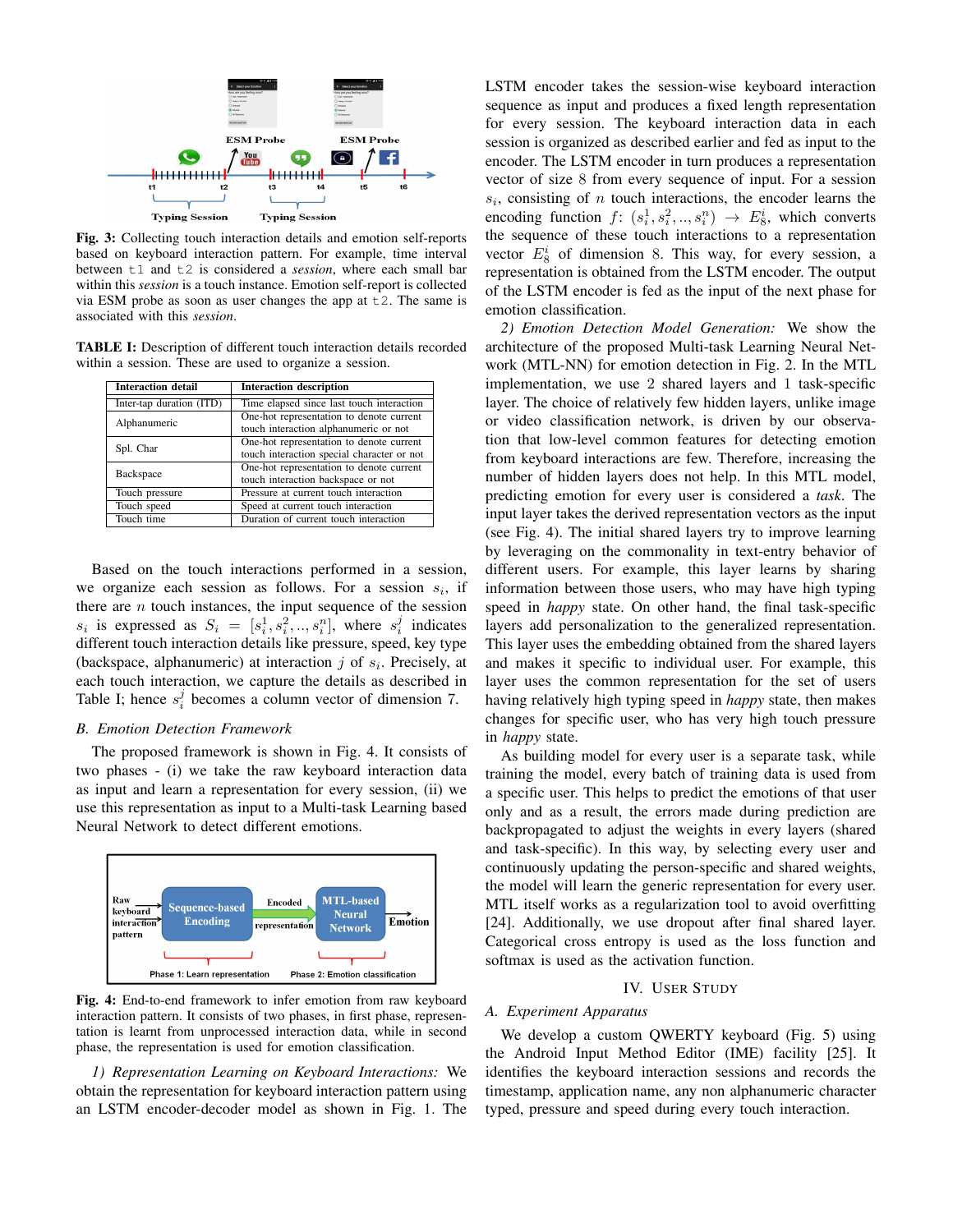| This is for testing.                       |              |                           |              |                         |             |   |   |                                |  |
|--------------------------------------------|--------------|---------------------------|--------------|-------------------------|-------------|---|---|--------------------------------|--|
| i<br>r<br>e<br>q<br>u<br>$\circ$<br>W<br>р |              |                           |              |                         |             |   |   |                                |  |
| a                                          | $\mathbf{s}$ | d                         | f            | g                       | h           |   | k | I                              |  |
| ١                                          | $\mathsf{z}$ | $\boldsymbol{\mathsf{x}}$ | $\mathbf{C}$ | $\overline{\mathsf{v}}$ | $\mathsf b$ | n | m | DEI<br>$\overline{\mathbf{x}}$ |  |
|                                            |              | 123                       |              |                         |             |   |   |                                |  |
|                                            |              |                           |              |                         |             |   |   |                                |  |

Select your Emotion How are you feeling now?  $\bigcap$  Sad / Do  $\bigcirc$  Happy / Excited  $\bigcirc$  Stresser  $\bigcirc$  Relaxed ◯ No Respons **RECORD EMOTION** 

Fig. 5: App keyboard Fig. 6: Emotion collection UI

Once the user completes text-entry in a session, she is probed to record her perceived emotion during the session. The user is provided with the option to record any of the four emotions - *happy, sad, stressed, relaxed* (Fig. 6). These emotions are having unambiguous valence and arousal in Circumplex plane [26], hence easy to discriminate during selfreporting. The user can skip self-reporting by selecting the *No Response* option.

# *B. Study Procedure*

*Participants:* We recruited 30 university students (25 male, 5 female, aged between  $18 - 35$  years) to participate in our experiments. We installed the app on their smartphones and instructed them to use it for 3 weeks. 4 participants left the study in the middle and 2 participants entered less than 40 labels during entire period. Finally, we collected data from the remaining 24 users (20 male, 4 female). The average age of the selected set of participants is 23.3 years (std dev. 4.23).

*Instructions to the Participants:* We instructed the participants to select the custom keyboard as the default one and use the same for typing. We informed the participants that once they switch from their current application after typing, they may receive a survey questionnaire as a pop-up, where they need to report their emotion state. We also advised participants to record *No Response* label if they want to skip self-reporting.

# V. DATASET

# *A. Data Overview*

We collected a total of 203, 386 keyboard interactions spanning across 2, 476 sessions. All the sessions tagged with *No Response* are eliminated. Similarly, we eliminate small sessions (having less than 80 interactions) as they may not provide sufficient detail for obtaining representation [4]. We summarize the final dataset in Table II.

| <b>TABLE II:</b> Final dataset |  |  |
|--------------------------------|--|--|
|--------------------------------|--|--|

| Total touch interactions  | 203,386 |  |
|---------------------------|---------|--|
| Total sessions            | 2.486   |  |
| Per user sessions         | 103, 68 |  |
| (mean, std dev.)          |         |  |
| Minimum number of session | 41      |  |
| Maximum number of session | 305     |  |

# *B. Emotion Distribution*

We also exhibit the frequency distribution of different emotions for each user. It is observed that all but 5 users  $(U11, U14, U16, U18, U21)$  have recorded four emotions (Fig. 7). We identify *relaxed* as the most commonly recorded emotion state. Overall, we record 18%, 7%, 24% and 51% sessions tagged with *happy, sad, stressed,* and *relaxed* respectively, which reveals the class imbalance across different emotions.



Fig. 7: Emotion distribution of each user. All but 5 users  $(U11, U14, U16, U18, U21)$  have recorded every emotion state. For every user, there are two bars, where the first bar indicates the distribution of emotion samples in original data as recorded by the participants. The corresponding second bar indicates the distribution after balancing the emotion distribution using SMOTE.

We rely on Synthetic Minority Over-sampling Technique (SMOTE) [27] to address the problem of data imbalance in emotion samples. SMOTE re-samples the class with the least number of instances so that all the classes are equally balanced. We remove class imbalance for every user by applying SMOTE on her data. On the collected data of every user, we apply SMOTE separately so that all the four classes have almost equal number of instances. We show the distribution of emotion samples for every user in the original data and in the over-sampled data using SMOTE in Fig. 7.

### VI. EVALUATION

In this section, first we describe the experiment setup and then evaluate the proposed framework. The evaluation is carried out in two steps. In first step, we evaluate the quality of learnt representation and in second step, we measure the emotion classification performance using that representation.

## *A. Experiment Setup*

We consider the oversampled data of each user separately and split it into 60:40 ratio, where the initial 60% is used to train the model and the remaining 40% is used for testing. We learn the representation using training data only. To find the values of the hyperparameters, we experimented with the following batch sizes  $(8, 16, 24)$ , epochs  $(50, 75, 100, 150)$  and dropout rates  $(0.15, 0.20, 0.25, 0.30)$ . We obtain the optimal values for these parameters using grid search. It is observed that for a batch size of 8, epoch of 100 and dropout of 0.20, best classification performance is obtained. So, we have used these values for the hyperparameters.

*1) Performance Metric:* We implement cosine similarity to measure the similarity between the representation vectors obtained for different emotions, which we use to evaluate the quality of learnt representations. We measure AUCROC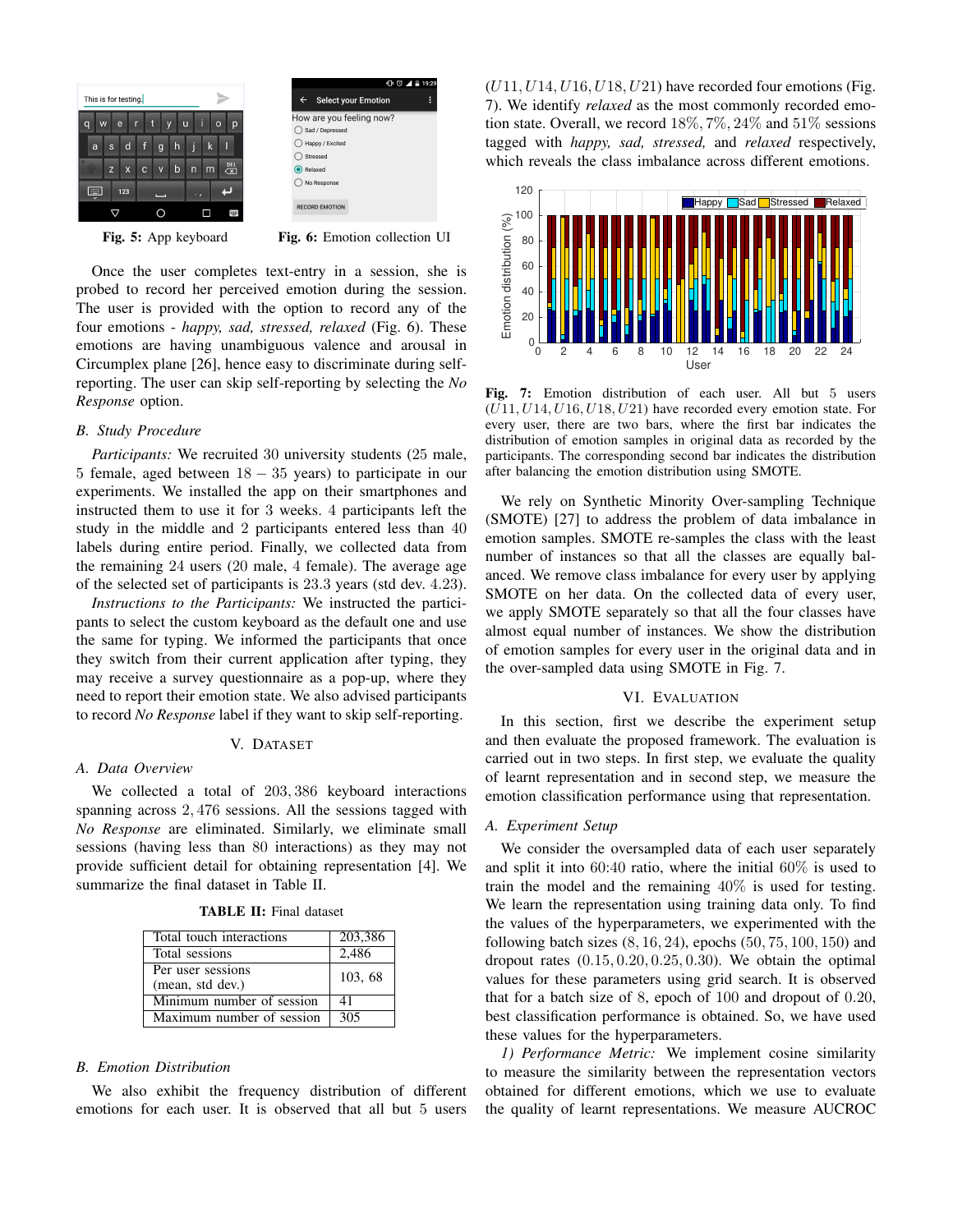(Area under the Receiver Operating Characteristic curve) as the performance metric to evaluate the emotion classification performance. We compute the weighted average of AUCROC (auc<sub>wt</sub>) for every user as follows,  $auc_{wt}$  =  $\sum_{\forall i \in \{happy,sad,stressed,relaxed\}} f_i * auc_i$ , where  $f_i$ , auc<sub>i</sub> indicate the fraction of samples and AUCROC for emotion state  $i$ respectively. We also report the mean and standard deviation of AUCROC for every emotion state as a measure to understand the emotion-wise classification performance.

*2) Baseline Models:* We compare the proposed MTL-NN emotion detection model with the following baseline models.

- *Most Represented Emotion Model (MRE):* In our dataset, we observe for most of the users *relaxed* state is dominantly present. As a result, the proposed model needs to be compared with an emotion detection model, which always predicts the mostly represented emotion state. In this approach, we build a personalized emotion prediction model, which always predicts the most frequent emotion.
- *Single-Task Learning Model (STL):* This is a personalized DNN model. While building this model for a user, we do not use data from any other user. We compare the proposed model with this *Single-Task Learning* model to understand how accurately we can determine the user emotion based on personal keyboard interaction details only. We use the same representation to build the model.
- *Feature-driven Emotion Model (FTR):* We develop this personalized model by extracting a set of hand-crafted features from every text-entry session. We use the same set of features as defined in [28]. These are primarily derived from typing speed, error rate, special characters used in a session, session length and session duration. Comparison with this model brings the efficacy of automatic feature learning over manual feature extraction.
- *Combined Emotion Model (COM):* This is also a personalized DNN model developed using MTL. We train this model by combining both representation (obtained from the encoder) and the hand-crafted features (used in the *FTR* model). Comparison with this baseline helps to understand whether combining automatically learnt representations with hand-crafted features boosts emotion prediction performance.

For all the baselines, we split the data in 60:40 ratio, where initial 60% is used for training and remaining 40% for testing. We use same network configuration like MTL-NN in *STL, FTR* and *COM* models.

# *B. Quality of Keyboard Interaction Representation*

We evaluate the quality of the automatically learnt representation using the cosine similarity between the vectors obtained for different emotion pairs. Ideally, the vectors obtained for similar emotions should have higher similarity than that of the different emotions.

For every user and every emotion-pairs, we compute the average cosine similarity. We compute the mean of these similarity values and show them in Table III. It is observed

TABLE III: Average cosine similarity of the representation vectors obtained for every pair of emotions reveals that the representations for the similar emotions are more alike than the different ones.

|                 | <b>Happy</b> | Sad   | <b>Stressed</b> | <b>Relaxed</b> |
|-----------------|--------------|-------|-----------------|----------------|
| <b>Happy</b>    | 0.829        | 0.739 | 0.801           | 0.804          |
| Sad             | 0.739        | 0.843 | 0.810           | 0.806          |
| <b>Stressed</b> | 0.801        | 0.810 | 0.926           | 0.911          |
| <b>Relaxed</b>  | 0.804        | 0.806 | 0.911           | 0.918          |

that for any emotion, the intra-emotion representation vector similarity is higher than that of the inter-emotion similarity.



Fig. 8: Comparison of average cosine similarity across different emotion pairs reveals that all different emotion pairs (except *T-R*) are having less similarity than that of the similar emotion pairs. *H, S, T, R* indicate *happy, sad, stressed, relaxed* respectively. Error bar indicates std dev.

We also compare the average cosine similarity across every emotion pairs in Fig. 8. It reveals that all the different emotion pairs (except *stressed-relaxed*) are having less similarity than that of the similar emotion pairs. It also points that the different emotion pairs are having very high standard deviation, thus indicating that for users there are variations in the similarity values. So, for different emotion pairs, these similarity values could have been even lower unless influenced by few users' high similarity. On other hand, for three of the users, the *happy-happy* and *sad-sad* pairs are having very low similarity value, causing the average similarity to go down for similar emotion pairs. Otherwise, these values would have been higher than all the different emotion pairs. In summary, the representations obtained for different emotion-pairs are less alike than that of the similar emotion-pairs.

# *C. Performance of Emotion Detection Model*

*1) Emotion Classification Performance:* The emotion classification performance is shown in Fig. 9. We show the userwise classification accuracy  $(auc_{wt})$  in Fig. 9a. We observe, for 75% of the participants, the value of  $auc_{wt}$  is greater than 80% and we obtain an average AUCROC of 84% (std dev. 8%). The 95% confidence interval for the values of  $auc_{wt}$  is [81.1%, 87.7%]. The emotion-wise classification performance (AUCROC) is shown in Fig. 9b. All the emotions are identified with an average AUCROC of more than 83%, while *happy* state is identified with highest average AUCROC (92%).

*2) Comparison with Baselines:* We compare the performance of the proposed MTL-NN model with the baselines in Fig. 10. We observe that the proposed MTL-NN model outperforms two baselines (*MRE, STL*). The *MRE* model achieves an average  $auc_{wt}$  of 75% (std dev. 12%), while the *STL* model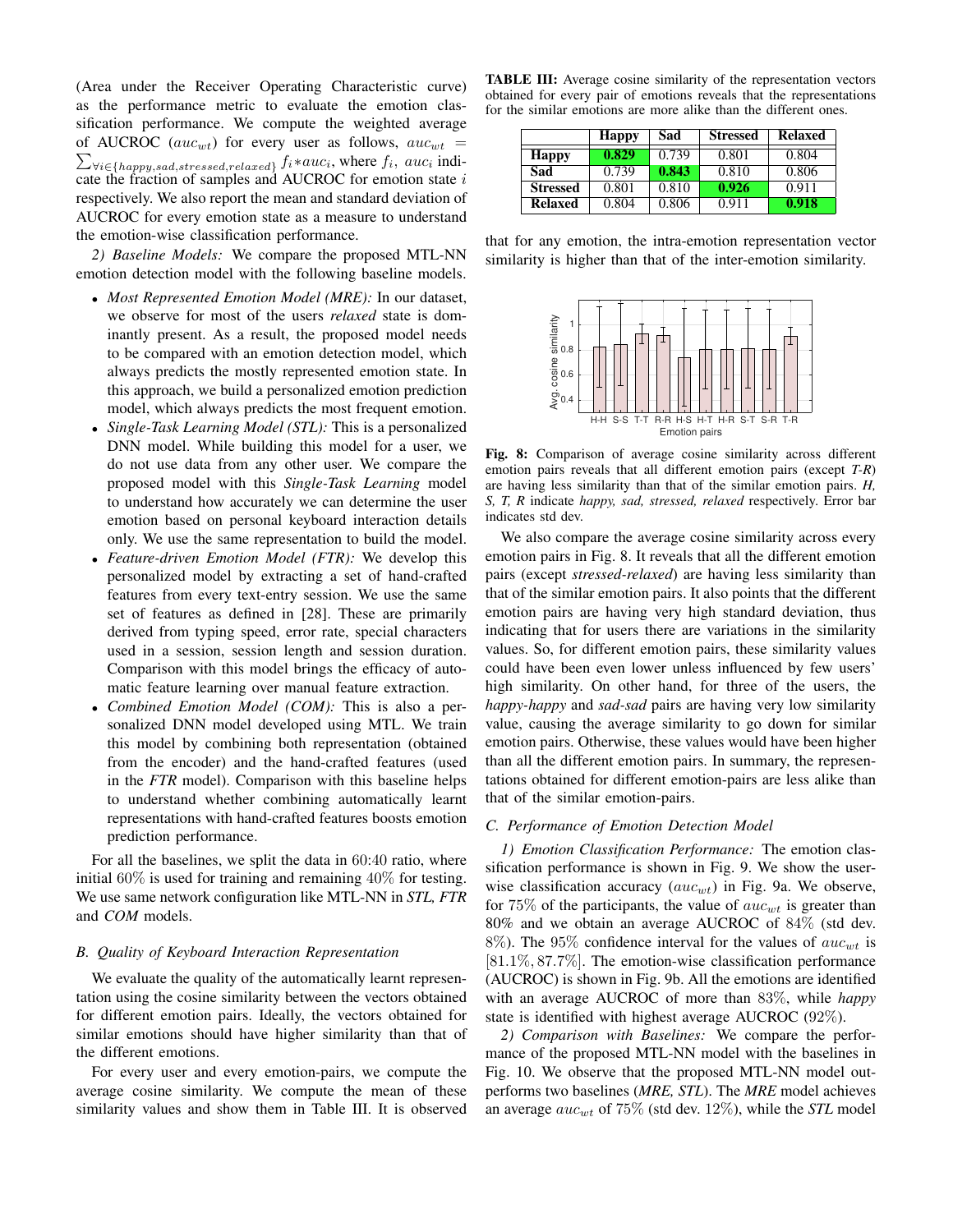

Fig. 9: Emotion classification performance of the proposed MTL-NN model. Error bar indicates std dev.

achieves an average  $auc<sub>wt</sub>$  of 74% (std dev. 11%). We also observe that mean  $auc_{wt}$  for proposed model is significantly  $(p < 0.05)$  higher than that of the MRE model using t-test. We have similar observation for *STL* model. These observations indicate that always predicting the most represented emotion as the outcome is not a good choice. Similarly, relying only on personal data is not effective either. This primarily happens because lack of enough training samples to train a neural network. On the contrary, when MTL is used to train the model using all users data, it can leverage on the similarity in the textentry pattern across users and adjust the weights in the shared layers, thus producing the superior performance.



Fig. 10: Comparison with baselines reveals that the proposed MTL-NN model outperforms *MRE, STL* models and produces comparable performance like *FTR, COM* models. Error bar indicates std dev.

However, we also observe that the proposed model exhibits comparable performance with *FTR* and *COM* models. We do not observe significant ( $p < 0.05$ ) difference in average  $auc_{wt}$  for these two models with respect to the proposed model using t-test. These reveal two important findings - (1) the proposed method of automatically learning the representation is comparable with manually designed feature extraction and (2) combining both representation and handcraft features together does not return substantial improvement in emotion classification. This happens because both features and representations provide similar information. As a result, by using the proposed end-to-end framework, we can reduce the effort of manual feature extraction and yet obtain similar classification performance like feature-driven models.

*3) Impact of DNN Layers:* We show the impact of the number of shared layers on emotion classification performance in Fig. 11. We vary the number of layers and measure the mean  $auc<sub>wt</sub>$ . It is observed that superior performance is obtained if the number of shared layers are 2. However, the performance starts to deteriorate if number of layers are increased beyond 4 as the model starts to overfit. So, we use the number of shared



Fig. 11: Variation in mean  $auc_{wt}$  with varying number of shared layers. Error bar indicates std dev.

## VII. DISCUSSION

This work demonstrates that feature engineering can be replaced by automatic representation learning with comparable emotion recognition accuracy from smartphone keyboard interaction. The other important takeaway is that the use of MTL can reduce the data collection effort from each user. MTL is especially effective in this case where groups of users exhibit similarity in their keyboard interaction pattern.

We note two factors which may play a role in determining the quality of the results. First, the length of the sessions were not very long, thereby the assumption that a single emotion label represents the entire session works out to be true. For longer sessions, a single label may not represent transitions in emotion during a session. Secondly, the benefit of MTL stems from the fact that there is similarity in behavior across users. For groups with more heterogeneity, this could be challenging. Perhaps increasing the group sizes could help in the solution in such a scenario.

# VIII. CONCLUSION

(a) User-ne altic OKO User-ne is consider the proposed MTL-NN model. The proposed MTL-NN model and the proposed MTL-NN model and the proposed MTL-NN model and the proposed MTL-NN model and the proposed MTL-NN model and th The use of representation learning in extracting complex patterns has been beneficial in emotion prediction from speech, and facial expressions. In this work, we show that representation learning can replace the efforts of feature engineering for emotion detection based on keyboard interaction pattern on smartphone by proposing an end-to-end framework. We used the raw keyboard interaction details like speed, duration, character type (special character, alphanumeric etc.) as input and automatically learned a condensed representation using an LSTM-based encoder. This representation is used subsequently to train a multi-task learning (MTL) based neural network model for emotion classification. The use of MTL reduces the burden of data collection by leveraging similarity across users. We validate the proposed framework with 24 participants in a 3-week in-the-wild study, during which we collect four types of emotion self-reports (*happy, sad, stressed, relaxed*) along with keyboard interaction pattern. We have shown how to learn a representation from raw keyboard interaction data. The representation is effective in determining four emotions with an average accuracy (AUCROC) of 84%.

# ACKNOWLEDGEMENT

This research was supported by TCS under the project titled "Behavior Modeling In Multi-sensor Environments - Integrating Environment Sensing, Human Sensing & Social Sensing for Rich Insights" (VN/BK/18-19/AUG/65).